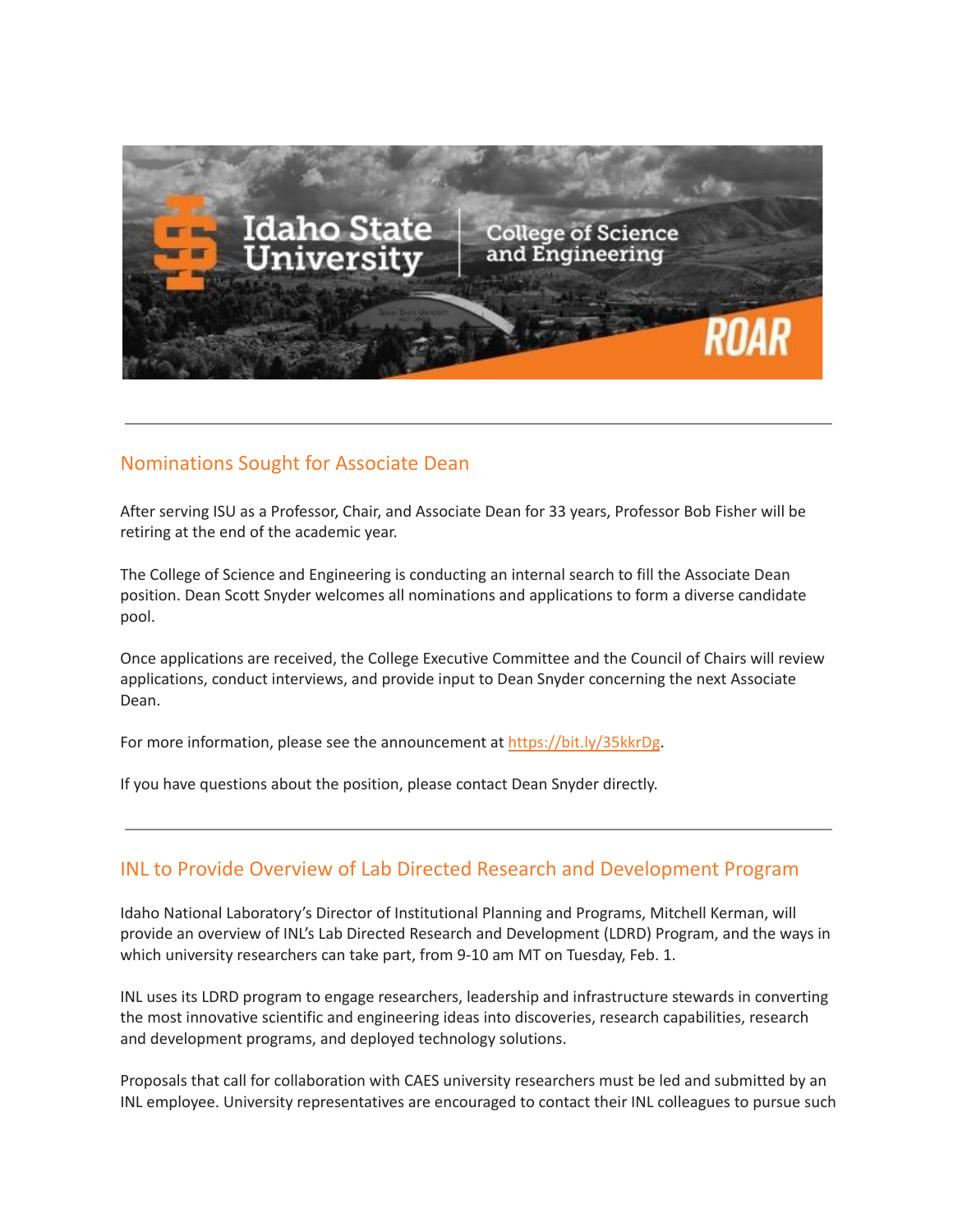proposals. The deadline to submit for FY23 funding via the LDRD program is Feb. 14. Kerman will brief attendees on the LDRD program and answer questions.

Click here to attend the [meeting](https://teams.microsoft.com/l/meetup-join/19%3ameeting_NTc4NTQ5NzMtMDk3YS00ZWZjLWJjYzQtNzUzYmRjMWM3YzY3%40thread.v2/0?context=%7b%22Tid%22%3a%224cf464b7-869a-4236-8da2-a98566485554%22%2c%22Oid%22%3a%220b570c82-b906-448f-87f4-c21eac0f63e2%22%7d) on Feb. 1 at 9 am MT. Call-in (audio only): (208) 901-7635 Meeting ID: 235 767 762#

More info is included below (after the calendars).

#### 2021 W-2 Instructions

If you signed up for the all-electronic W-2, here are the [instructions](https://myemail.constantcontact.com/2021-W-2-Instructions.html?soid=1127399030149&aid=JsTqITJwRd8) to access and print your electronic W-2 [Statement](https://myemail.constantcontact.com/2021-W-2-Instructions.html?soid=1127399030149&aid=JsTqITJwRd8).

## Idaho Museum of Natural History to Celebrate LOVE Your Museum Month

The Idaho Museum of Natural History on the Idaho State University campus is hosting a LOVE your museum month with programming and membership drive. Details at [isu.edu/news/2022-spring/idaho-museum-of-natural-history-to-celebrate-love-your-museum-month.h](https://www.isu.edu/news/2022-spring/idaho-museum-of-natural-history-to-celebrate-love-your-museum-month.html) [tml](https://www.isu.edu/news/2022-spring/idaho-museum-of-natural-history-to-celebrate-love-your-museum-month.html).

### CoSE in the News

Idaho State Alumna [Authors](https://www.isu.edu/news/2022-spring/idaho-state-alumna-authors-book-on-data-privacy.html) Book on Data Privacy

### Help Us Share Your Accomplishments!

Our College's outstanding faculty, staff, and students achieve many notable research and professional accomplishments. In addition, our departments regularly have newsworthy advancements. We want to make sure those stories are shared publicly. Here are a few ways you can provide a news tip to help get the word out.

- 1. Use this Story [Submission](https://www.isu.edu/news/story-form/) Form to send your news tip to the Office of Marketing and Communications.
- 2. Send an email to Logan McDougall ([loganmcdougall@isu.edu](mailto:loganmcdougall@isu.edu)) with a brief description of the news to be shared.
- 3. You are always welcome to create a draft story and submit it via the **Story [Submission](https://www.isu.edu/news/story-form/) Form** or send it to Logan. The Office of Marketing and Communications and Logan will coordinate to get the story finalized and distributed to the media outlets/platforms that best tell the story.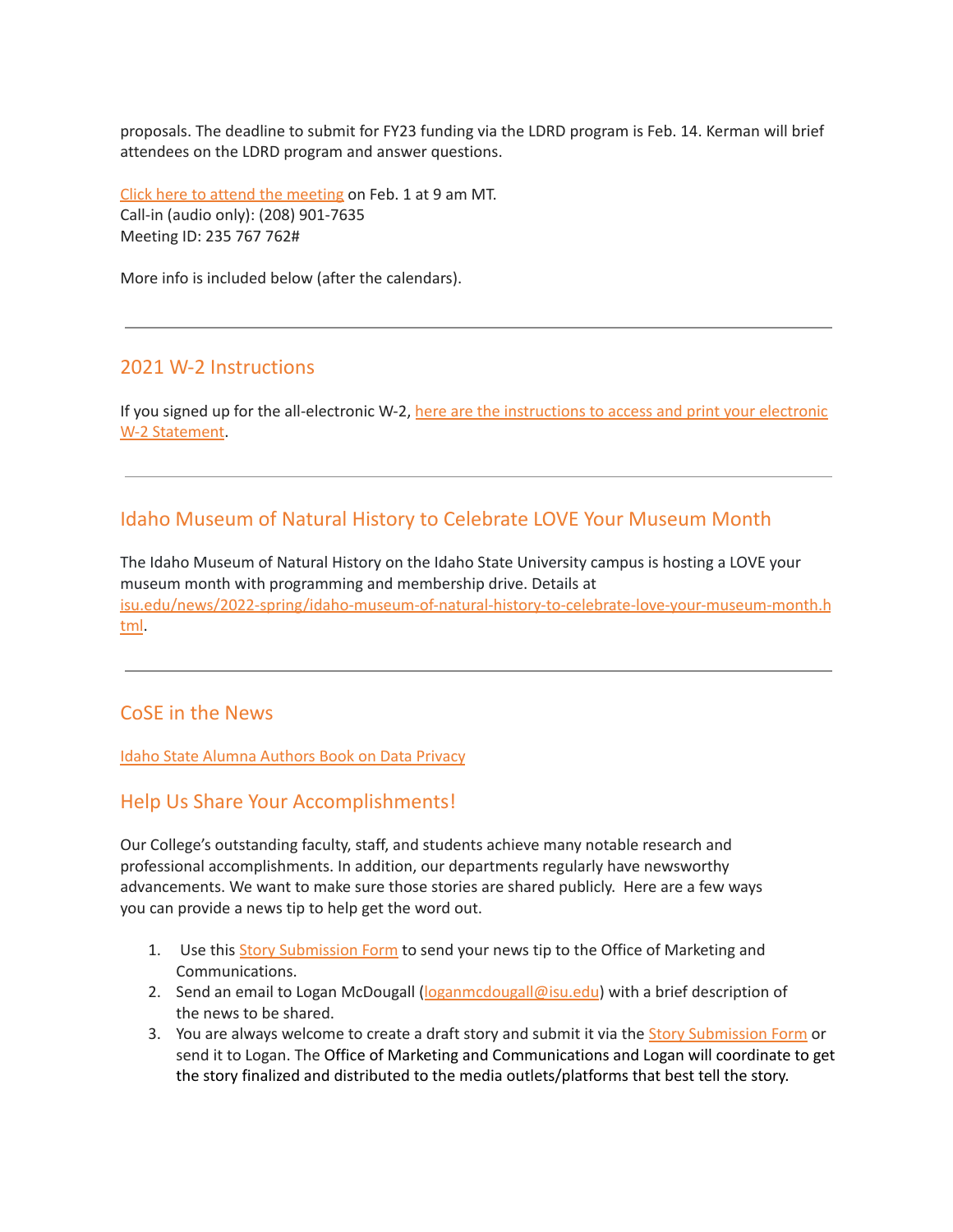| Dates to Remember |                                               |  |
|-------------------|-----------------------------------------------|--|
| Feb. 21           | Presidents' Day holiday (no classes)          |  |
| Feb. 22           | Early 8-week course grading opens             |  |
| Feb. 28           | Mid-term week                                 |  |
| Mar. 7            | Late 8-week courses begin                     |  |
| Mar. 8            | Early 8-week course grading closes at 5:00 pm |  |
| Mar. 21           | Spring Break (no classes)                     |  |

# Upcoming Events in the College of Science and Engineering

For a complete list of CoSE events, check out the College Event [Calendar](https://isu.edu/cse/calendar/) and click an event to get more details. Updates can also be found on [Facebook,](https://www.facebook.com/IdahoStateUCoSE) [Twitter,](https://twitter.com/IdahoStateUCoSE) [LinkedIn](https://www.linkedin.com/company/idaho-state-university-college-of-science-and-engineering), and [Instagram](https://www.instagram.com/idahostateucose/). To add events to the calendar, please contact the administrative assistants in your department. The university-wide calendar of events is available [here](https://www.isu.edu/calendar/).

| Jan. 30-Feb.5 2022 |                                               |                                       |  |
|--------------------|-----------------------------------------------|---------------------------------------|--|
|                    |                                               |                                       |  |
| Department/Program | Event                                         | <b>Details</b>                        |  |
|                    |                                               | Mon, January 31                       |  |
|                    |                                               | $3pm - 4pm$                           |  |
|                    | Colloquium:                                   | Zoom Link:                            |  |
|                    | Dr. Keren Li                                  |                                       |  |
| Mathematics &      | NSF-Simons Center for Quantitative            | https://isu.zoom.us/j/86328287101?pwd |  |
| <b>Statistics</b>  | <b>Biology &amp; Department of Statistics</b> | =c1FSd2xGU0FFM3oyQWF2OWcxMFVPU        |  |
|                    | "Score-Matching Representative                | <u>T09</u>                            |  |
|                    | Approach for Big Data Analysis and            |                                       |  |
|                    | Its Extension"                                | Meeting ID: 863 2828 7101             |  |
|                    |                                               | Passcode: 158266                      |  |
|                    | Colloquium:                                   | Mon, January 31                       |  |
| Physics            | Dr Boris Blinov                               | $4pm - 5pm$                           |  |
|                    | University of Washington                      | Zoom link:                            |  |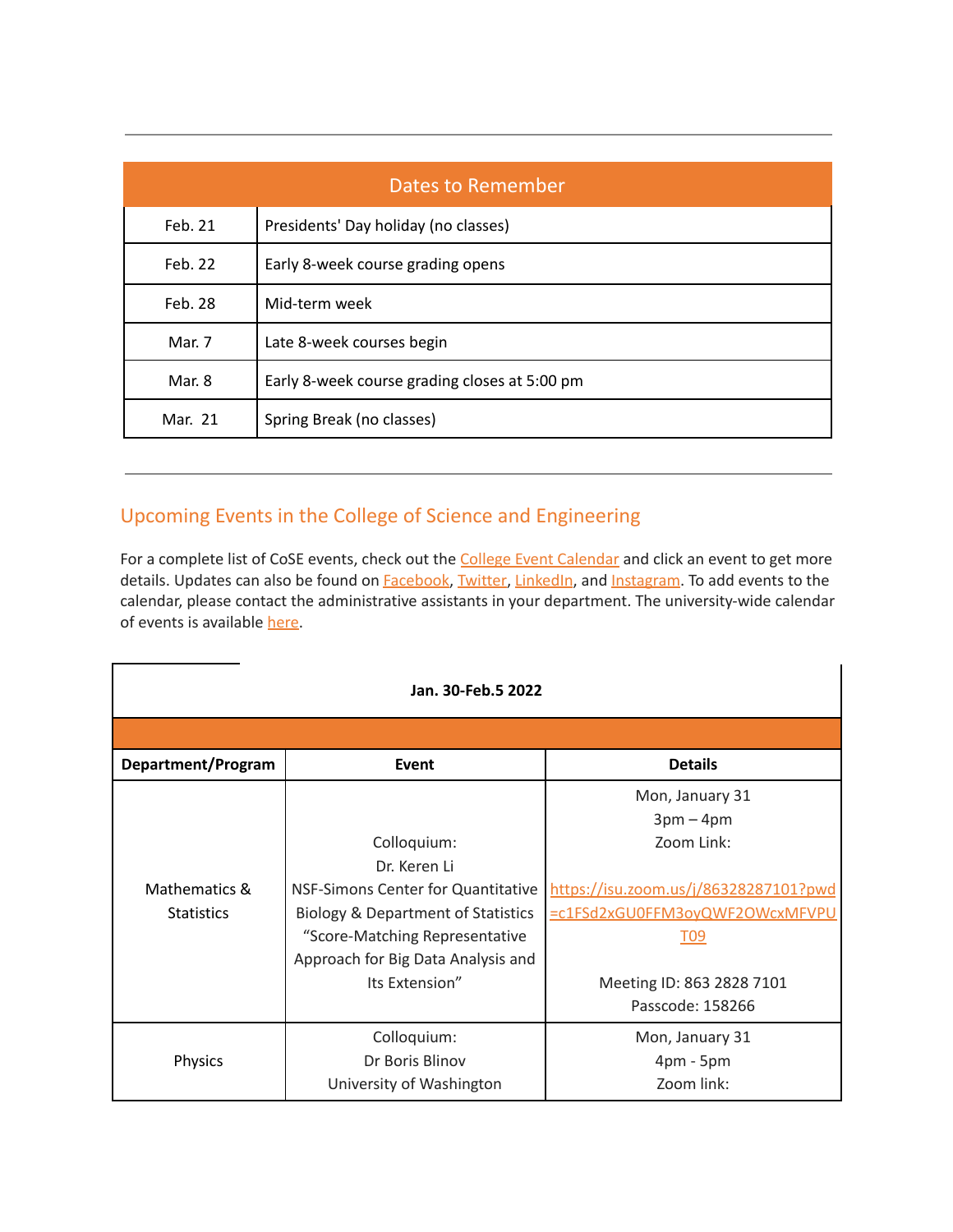|                                    | "Trapped Ion Research at UW:<br>Qubits, Qudits, Entanglement and<br>Fun in Two Dimensions"                                                                       | https://isu.zoom.us/j/89132363913                                                                                                                                                           |
|------------------------------------|------------------------------------------------------------------------------------------------------------------------------------------------------------------|---------------------------------------------------------------------------------------------------------------------------------------------------------------------------------------------|
| Geosciences                        | Colloquium:<br>Dr. Neil Foley<br>University of Montana Western                                                                                                   | Wed, February 2<br>4pm - 5pm<br>PS 108<br>Zoom link:<br>https://isu.zoom.us/j/83794277124?pwd<br>=QVVFMVByU1k1M3VsMEZTZy9NYjZmdz<br>09                                                      |
| <b>Nuclear Engineering</b>         | <b>Weekly Seminar Series:</b><br>Jordan Harley<br>Idaho State University<br>"Physical Interactions between<br>Molten Sodium and Standard<br>Insulation"          | Wed, February 2<br>4pm - 5pm<br>BA 304, TAB 286<br>Zoom link:<br>Contact Dr. Amir Ali for Zoom access                                                                                       |
| Mathematics &<br><b>Statistics</b> | Teaching Presentation:<br><b>Jake Rhodes</b><br>Utah State University<br>"Observational Studies and<br>Experiments"                                              | Thu, February 3<br>$3pm - 4pm$<br>Zoom link:<br>https://isu.zoom.us/j/87651331158?pwd<br>=Ri9EUXFzMHVJQ3MxVy81UXRtT0VHZz0<br><u>9</u><br>Zoom Meeting ID: 876 5133 1158<br>Passcode: 318379 |
| Mathematics &<br><b>Statistics</b> | Colloquium:<br><b>Jake Rhodes</b><br><b>Utah State University</b><br>"Random Forest-Geometry and<br><b>Accuracy-Preserving Proximities</b><br>with Applications" | Fri, February 4<br>$3pm - 4pm$<br>Zoom link:<br>https://isu.zoom.us/j/87651331158?pwd<br>=Ri9EUXFzMHVJQ3MxVy81UXRtT0VHZz0<br>$\overline{6}$<br>Zoom Meeting ID: 876 5133 1158               |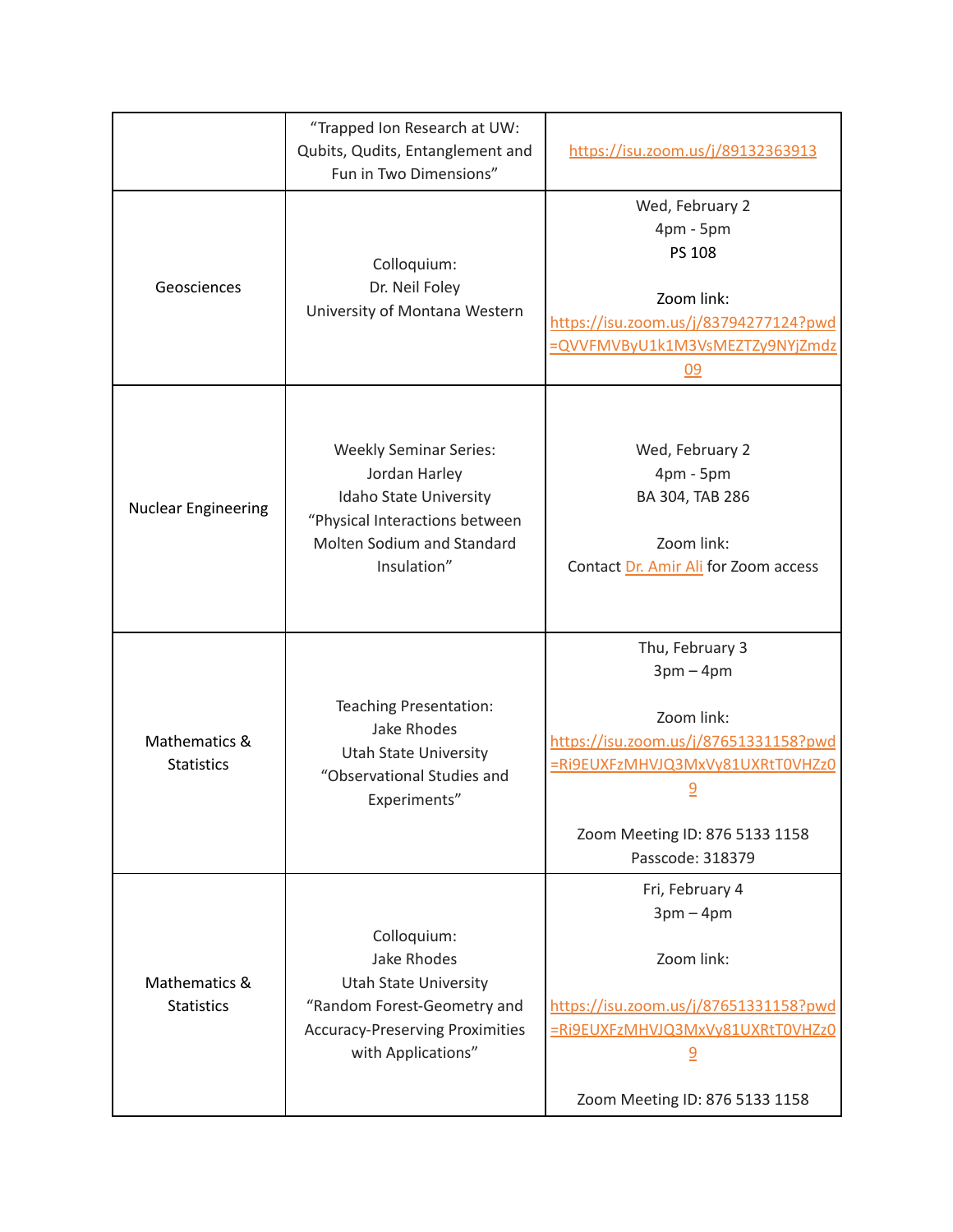| 219270<br>$D - 222$<br><u>JIUJIJ</u> |
|--------------------------------------|
|--------------------------------------|

| Feb. 6-Feb. 12 2022 |                                                    |                                                                                   |  |
|---------------------|----------------------------------------------------|-----------------------------------------------------------------------------------|--|
|                     |                                                    |                                                                                   |  |
| Department/Program  | Event                                              | <b>Details</b>                                                                    |  |
| Geosciences         | Colloquium:<br>Mike Taylor<br>University of Kansas | Wed, February 9<br>$4pm-5pm$<br><b>PS 108</b>                                     |  |
|                     |                                                    | Zoom:<br>https://isu.zoom.us/j/83794277124?pwd<br>=QVVFMVByU1k1M3VsMEZTZy9NYjZmdz |  |

| Feb. 13-Feb.19 2022 |                                                                                                        |                                                                                                                                                  |  |
|---------------------|--------------------------------------------------------------------------------------------------------|--------------------------------------------------------------------------------------------------------------------------------------------------|--|
|                     |                                                                                                        |                                                                                                                                                  |  |
| Department/Program  | Event                                                                                                  | <b>Details</b>                                                                                                                                   |  |
| Physics             | Colloquium:<br>Dr. Ruprecht Machleidt<br>University of Idaho<br>The Dream of the German Atomic<br>Bomb | Mon, February 14<br>4pm - 5pm<br>Zoom link:<br><b>TBD</b>                                                                                        |  |
| Geosciences         | Colloquium:<br>Thane Kindred<br>Ashley Ferguson                                                        | Wed, February 16<br>$4pm-5pm$<br><b>PS 108</b><br>Zoom:<br>https://isu.zoom.us/j/83794277124?pwd<br>=QVVFMVByU1k1M3VsMEZTZy9NYjZmdz<br><u>09</u> |  |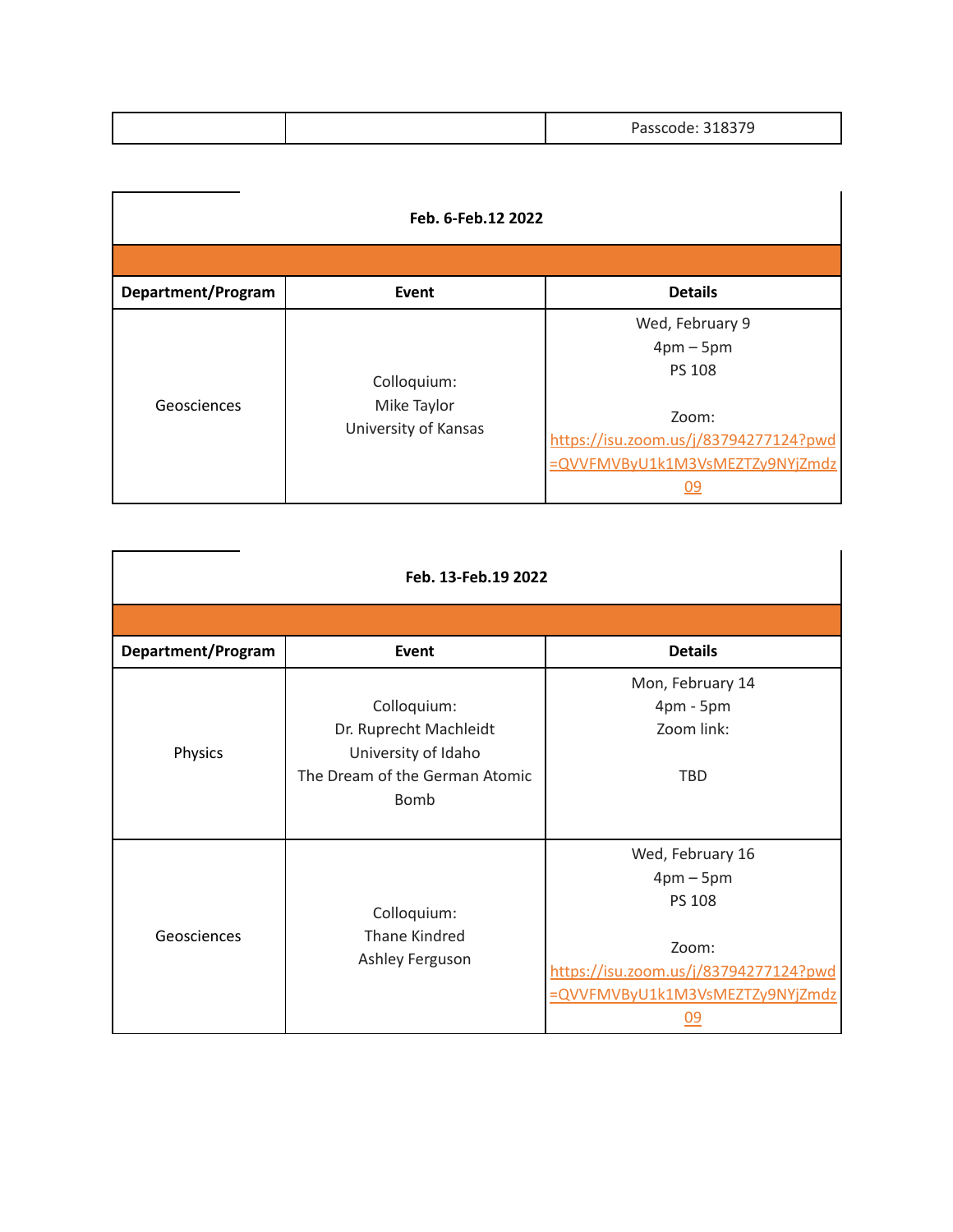| Feb. 20-Feb.26 2022 |                             |                |  |  |
|---------------------|-----------------------------|----------------|--|--|
|                     |                             |                |  |  |
| Department/Program  | Event                       | <b>Details</b> |  |  |
| Geosciences         | No colloquium, Seminar Trip |                |  |  |

# Additional Info: Lab Directed Research and Development Program

Idaho National Laboratory's Director of Institutional Planning and Programs, Mitchell Kerman, will provide an overview of INL's Lab Directed Research and Development (LDRD) Program, and the ways in which university researchers can take part, from 9-10 am MT on Tuesday, Feb. 1.

INL uses its LDRD program to engage researchers, leadership and infrastructure stewards in converting the most innovative scientific and engineering ideas into discoveries, research capabilities, research and development programs, and deployed technology solutions.

Proposals that call for collaboration with CAES university researchers must be led and submitted by an INL employee. University representatives are encouraged to contact their INL colleagues to pursue such proposals. The deadline to submit for FY23 funding via the LDRD program is Feb. 14. Kerman will brief attendees on the LDRD program and answer questions.

Click here to attend the [meeting](https://teams.microsoft.com/l/meetup-join/19%3ameeting_NTc4NTQ5NzMtMDk3YS00ZWZjLWJjYzQtNzUzYmRjMWM3YzY3%40thread.v2/0?context=%7b%22Tid%22%3a%224cf464b7-869a-4236-8da2-a98566485554%22%2c%22Oid%22%3a%220b570c82-b906-448f-87f4-c21eac0f63e2%22%7d) on Feb. 1 at 9 am MT.

Call-in (audio only): (208) 901-7635 Meeting ID: 235 767 762#

The objectives of INL's LDRD program are to:

- Maintain INL's scientific and technical vitality
- Enhance INL's ability to address current and future DOE missions
- Foster creativity and stimulate exploration of forefront areas of S&T
- Serve as a proving ground for new R&D concepts
- Support high-risk, potentially high-value R&D.

The call seeks high-quality proposals that address INL's research priorities in these areas:

- Nuclear Reactor Sustainment and Expanded Deployment
- Integrated Fuel Cycle Solutions
- Advanced Materials and Manufacturing for Extreme Environments
- Integrated Energy Systems
- Secure and Resilient Cyber-Physical Systems

INL also welcomes proposals in support of INL's two emerging core capabilities:

- Chemical and Molecular Science
- Condensed Matter Physics and Materials Science